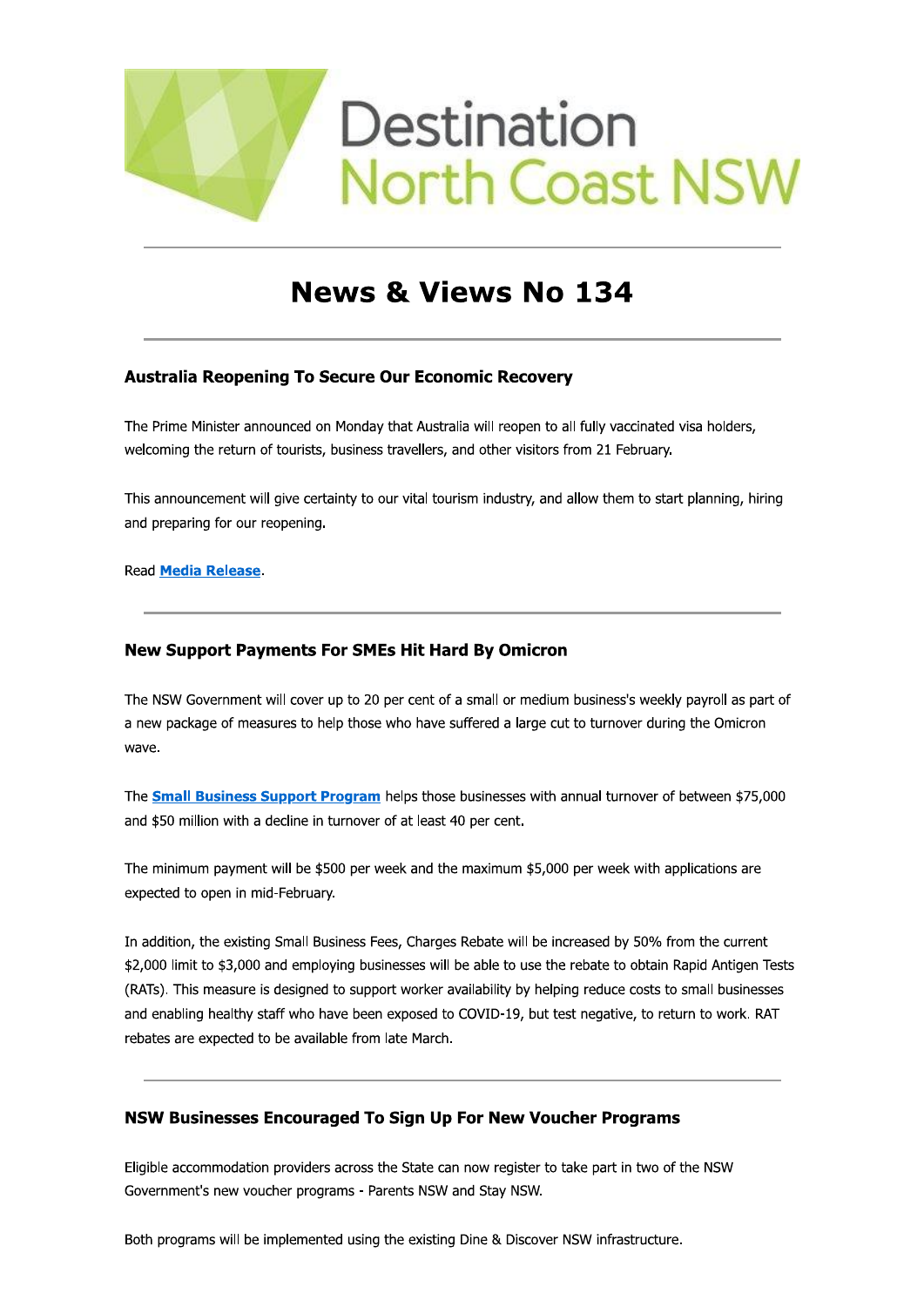Customers can pool multiple **Stay NSW vouchers** (available soon) with friends or family for the same booking at registered accommodation providers, big or small. Parents NSW vouchers (now available) can be combined and used to redeem up to \$250 off your accommodation account.

Participating businesses will be able to redeem vouchers seven days a week, including public holidays. Customers will be able to search for participating accommodation providers on the easy-to-use hotel finder.

Discover NSW registered businesses do not have to re-register to accept Parents NSW vouchers, but can still register if they have yet to do so.

Find more information on how to register a business.

**Read Media Release.** 

# **Regional Job Creation Fund Turbocharges Businesses In The Bush**

Businesses can now apply for **Round Two of the NSW Government's \$140 million Regional Job** Creation Fund, which is set to create at least 2000 new jobs in regional NSW over a three-year period.

Grants will range from \$100,000 to \$5 million to help fund projects such as replacing plant equipment, upgrading technology and developing iconic tourism experiences.

**Expression of Interest** must be submitted by 5pm Friday 18 February 2022.

**Read Media Release.** 

## **Great Southern Nights Announces Full Line-Up**

The NSW Government's live music initiative Great Southern Nights has added over 30 new artists to complete a stellar line-up performing from 18 March to 10 April.

Ball Park Music, Confidence Man, Illy, Kate Ceberano, Marcia Hines, Montaigne, Sheppard and The Jungle Giants are among the headline performers added to an already star-studded line-up for the three-week program being delivered by Destination NSW and Australian Recording Industry Association (ARIA).

Household names, emerging talents and grassroots local acts will take part in Great Southern Nights from 18 March to 10 April. Check full line-up and book tickets

**Read Media Release.**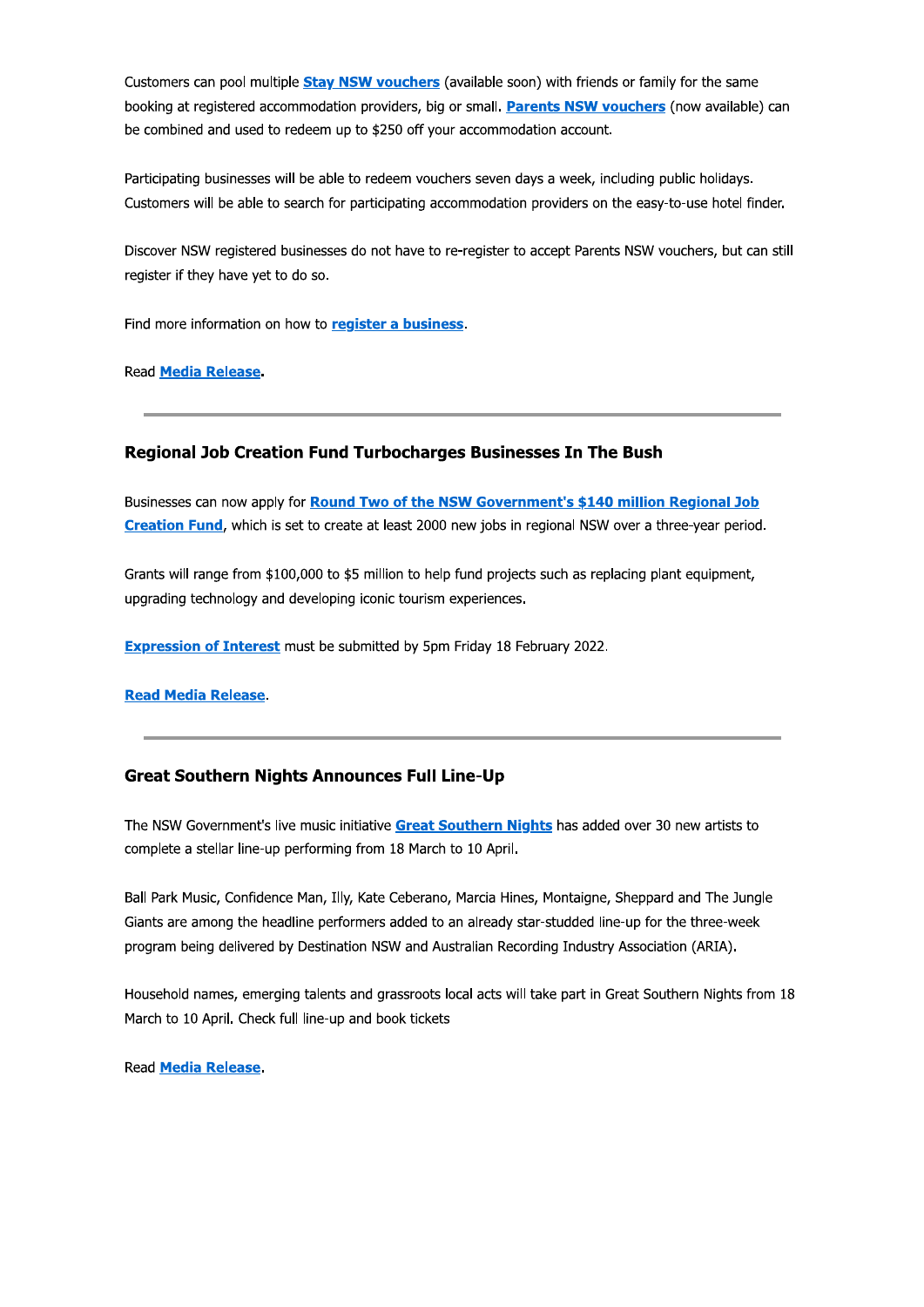

# Airbnb & Australian Regional Tourism Partnership To Support Agritourism

Airbnb and **Australian Regional Tourism** (ART) have extended their partnership with the aim of enhancing and growing agritourism within regional Australia as farmers look at new ways to diversify their operations.

To further this economic and social transformation, the collaboration with Airbnb will directly fund ART to develop a National Agritourism Sector Development Plan to support the emerging sector. Building Better Regions Funding will further contribute to supporting many regional, rural and remote tourism operators who are in desperate need of crucial resources and support at this time of rebuilding.

Read **Media Release**.

# **Planning Amendments For Agritourism Update**

The Department of Planning, Industry & Environment has released a **summary report** detailing the submissions received during the exhibition of the Agritourism and small scale agriculture development explanation of intended effect (EIE) in March-April 2021. A draft of the **Standard Instrument (Local** Environmental Plans) Amendment (Agritourism) Order 2021 (LEP Order) has been prepared.

# **Aviation Recovery Framework**

The Australian Government has released its **Aviation Recovery Framework**, which aims to help the sector navigate its way back to a position of strength. Strategic priorities include building a sustainable pipeline of workforce skills for the future; adopting and integrating emerging aviation technologies; and better connecting regional communities by investing in regional aviation infrastructure.

# **Aviation Attraction Fund**

The NSW Government has announced applications are open for the \$60 million **Aviation Attraction Fund** program, to build aviation capacity across NSW by supporting airlines to return to the state's airports.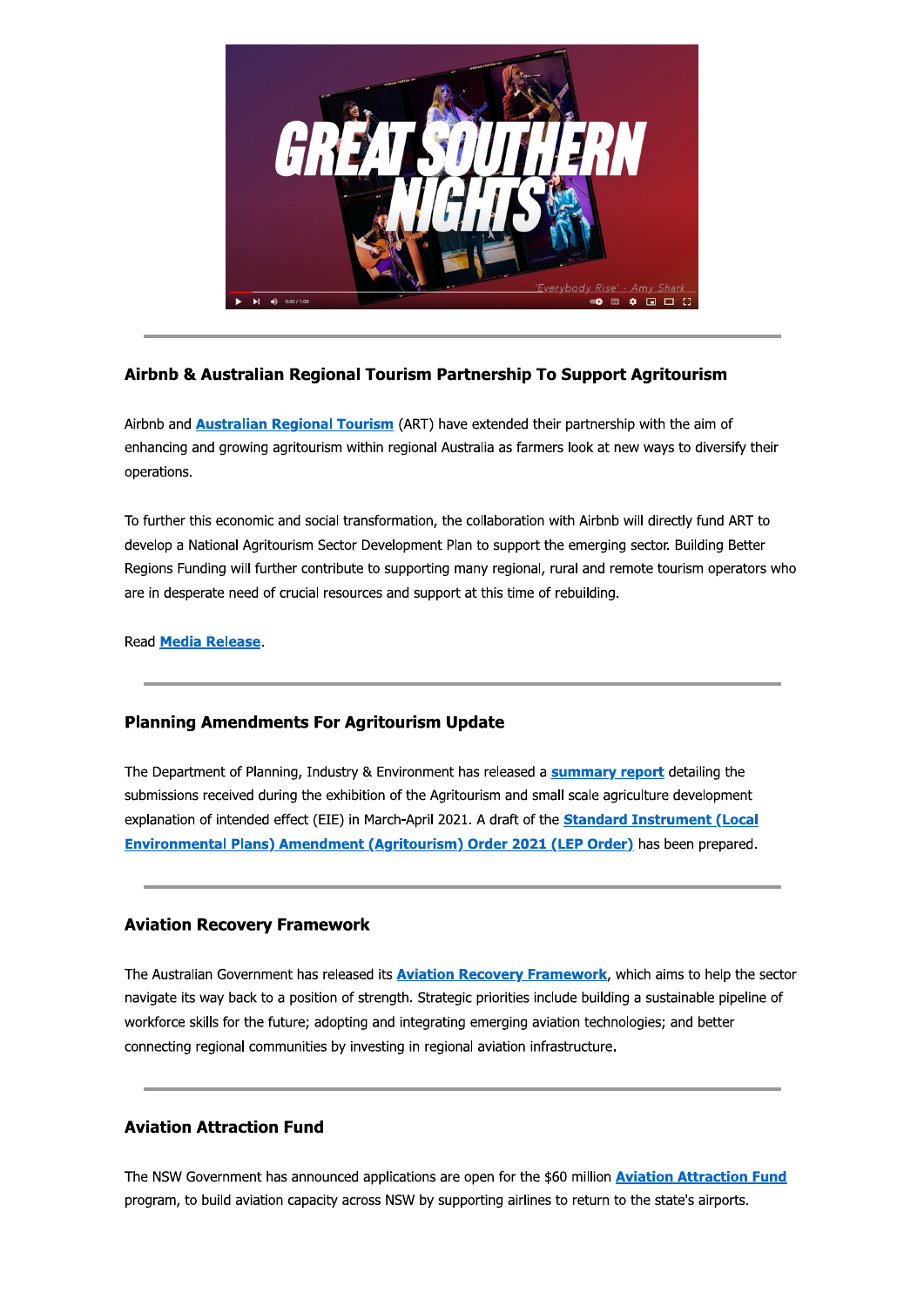The Aviation Attraction Fund forms part of the NSW Government's COVID-19 Economic Recovery Plan. It has been designed to secure international and domestic routes at airports across the state from Sydney to Shellharbour, Moruya to Moree and Broken Hill to Ballina.

Applications for the Aviation Attraction Fund are open until 30 June 2023 and will be managed by Destination NSW on behalf of the NSW Government.

Read Media Release.

## New NSW Department Of Enterprise, Trade And Investment

Amy Brown has been appointed Secretary of the newly formed Department of Enterprise Investment and Trade, the establishment of which is at the heart of the NSW Government's commitment to economic development, embracing science, innovation and emerging technology while setting up the NSW economy for sustained success into the future.

Find more information.

## \$85 Million To Bolster Performing Arts & Live Music

The NSW Government has announced a further \$85 million in funding to support the performing arts and live music sector.

The \$85 million package is on top of \$125 million in funding announced in 2021 to support the performing arts and live music sector. Applications are open to eligible NSW venues, promoters and producers to relaunch performing arts activities.

# **Applications Open For Newly Created Role At Destination NSW**

Applications are now open for Director, Regional Hub - a newly created executive role at Destination NSW. Reporting to the General Manager Policy, Product & Engagement, the Director, Regional Hub, leads the development of the agency's plans and activities to grow the visitor economy of regional NSW in alignment with the Visitor Economy Strategy 2030.

Find more information and apply.

## **Around The Region**

#### **2021 NSW Tourism Awards**

Huge congratulations again to North Coast WINNERS, place getters and finalists in the recent NSW Tourism Awards. Amazing results for the region particularly given the hardships of recent years! In case you missed it, find the results here. Special mention to Hall of Fame inductee, Riverside Holiday Resort Urunga.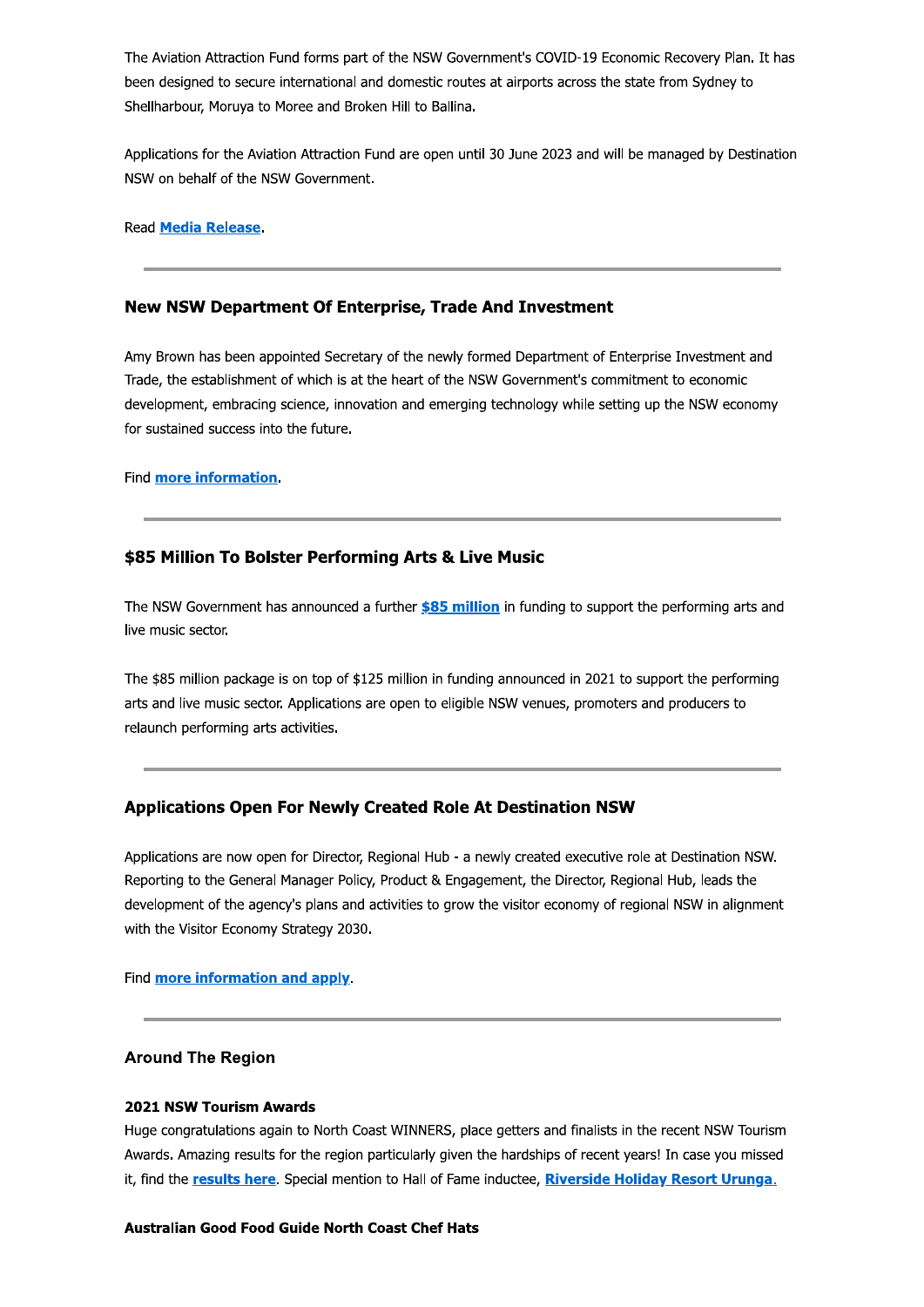Continuing the winning theme, 24 North Coast restaurants received coveted Chefs Hats in the **Australia** Good Food Guide Awards. Check our some reqular contenders as well as some newcomers to the list. Congratulations to all.

#### **Port Macquarie Hastings Shire Eco-Certification**

Port Macquarie Hastings Shire stakeholders are invited to participate in the region's journey towards Destination Eco-certification. Operators interested in this important certification and also leveraging the opportunity it presents, should express interest in joining a presentation and workshop, 2.00pm - 3.30pm, 17 March 2022 with location to be advised. This workshop is particularly relevant for any tourism naturebased accommodation or nature-based attraction/activity (eq farm tours, walks, mountain biking, nonmotorised water sports etc).

#### **Macleay Valley Tourism Development Officer**

Kempsey Shire Council's Economic Development and Tourism team have a fantastic opportunity for a Tourism Development Officer to join their team on a temporary full time basis to provide high level tourism advice, research, project management and expertise in delivering projects and activities. Applications close 20 February 2022.

#### **Barrington Coast - Free Content Creation Workshop**

Due to popular demand, acclaimed facilitator Lyndsey Douglas returns to the Barrington Coast to provide a content creating workshop for your business website, social media, newsletters and other marketing material. Content that is engaging and hits the mark with your customers or audience. Registration required - 9.45am - 1.15pm (morning tea provided), 21 February, Yalawanyi Ganya, Taree.

## **Industry Insights**

#### Domestic Tourism Forecasts 2021-22 To 2025-26

This report includes forecasts for the 5-year period 2021-22 to 2025-26, covering:

- the national visitor economy (domestic visitor nights, trips and spend)
- · purpose of travel
- state and territory domestic tourism nights.

It also explains:

- driving factors
- differences across states and territories
- methodology, assumptions and risks.

# **Industry Development & Other Opportunities**

#### Nambucca Valley Industry Networking - 23th February

Given the upheaval of the last few years it has been a while since Destination North Coast held a Board Meeting in region followed by the all-important opportunity to meet and network with industry.

Our usual habit (pre-COVID) is to rotate around the region for our monthly Board meetings and we have pleasure in planning our February meeting to be in Nambucca Heads.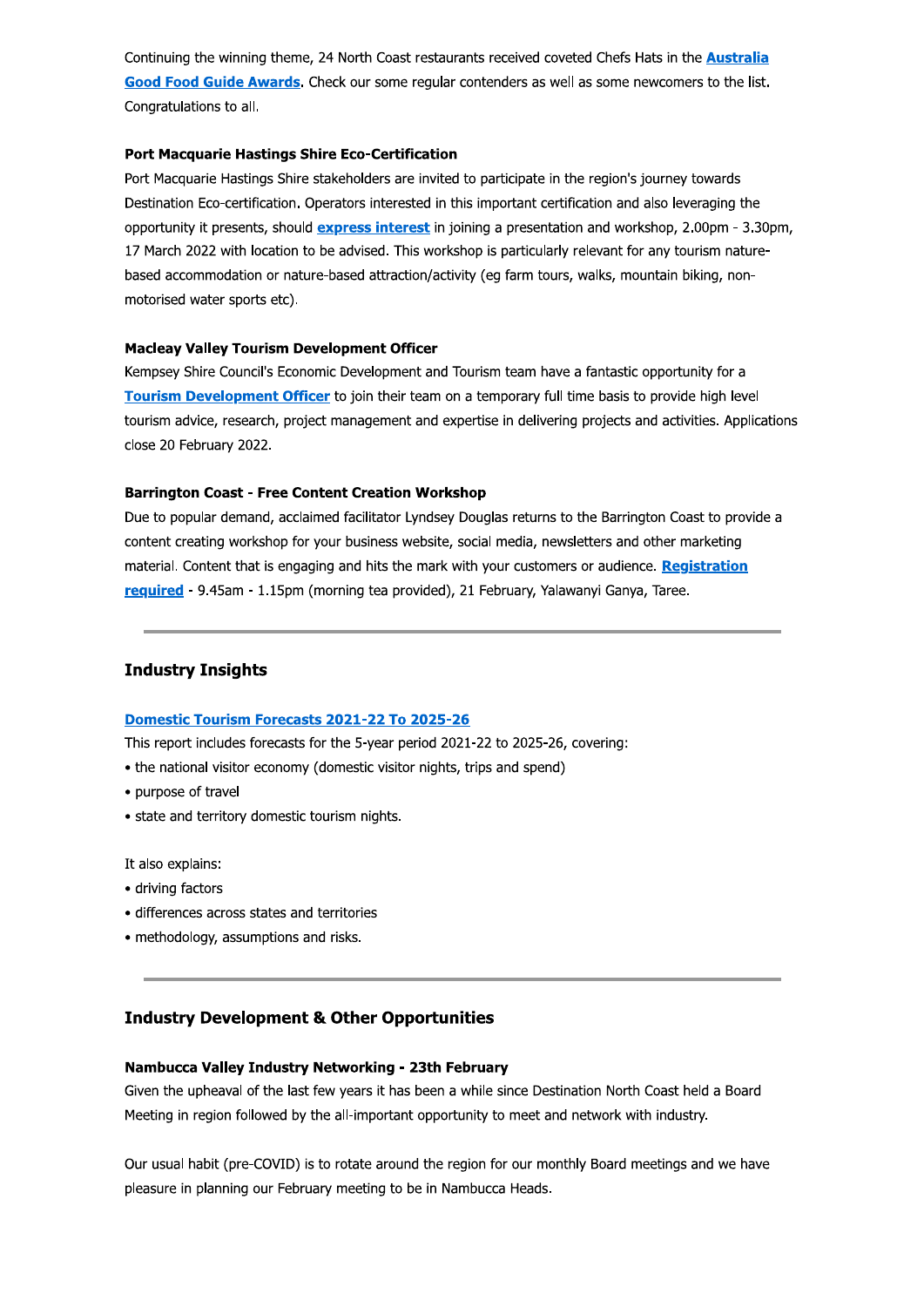After the Board meeting, we invite members of the Tourism Industry to a casual get-together and an opportunity to meet and network with the Board, the DNC team and industry peers. After the Board meeting, we invite members opportunity to meet and network with the Boord<br>
• What: Evening Industry Networking<br>
• When: Wednesday, 23th February 2022<br>
• Time: 5.30pm - 7.00pm<br>
• Where: Matilda's, 6 Wellingt After the Board meeting, we invir<br>
opportunity to meet and network<br>
• What: Evening Industry Netwo<br>
• When: Wednesday, 23th Febru<br>
• Time: 5.30pm - 7.00pm<br>
• Where: Matilda's, 6 Wellington<br> **RSVP is required by Monday**<br>
re

- $\bullet$  what: Evening Industry Networking
- $\bullet$  when: weanesday, 23th February 2022
- 
- $\bullet$  where: matilda's, 6 wellington Drive, Nambucca Heads

RSVP is required by Monday 21st February and for catering purposes, please include any dietary restrictions.

we look forward to being back out in region and meeting in Nambucca.

#### Destination Management Plan Update

**Meredith Wray,** whom many of you will know as one of the consultants who worked with DNC to pull together our first Destination Management Plan, has been appointed as the Project Management Consultant to lead the development of a new suite of Destination Management Plans (DMPs) for the Destination Networks across regional NSW. Meredith will oversee the development or a new plan for each of the regions ensuring that all of the Destination Networks and the selected DMP consultants work together so that each pian has a shared consistency while also maintaining its own regional focus.

This cooperative approach is designed to lift the quality of strategic tourism planning for NSW regional areas and drive improved outcomes for local and regional visitor economies.

Meredith has an excellent track record in collaborative tourism planning for regional destinations. She is currently consulting on the Northern Rivers Rail Trail Product and Experience Development and <u>Mentoring Program</u> for DNC and calls the North Coast nome.

Following a thorough application process, **Earthcheck** have been appointed to develop the Destination Management Plan for DNC and Will Work closely with stakenoiders across the region to align the region's light the state of the context of the context of the context of the context of the context of the context of the conte strengths, priorities and opportunities with the Visitor Economy Strat The Control of Superionce Development Coast home.<br>
Coast home.<br>
Coast home.<br>
Coast have been appointed to develop the Destin<br>
stakeholders across the region to align the r<br>
The Concomputer of Superior Superior of the view

Earthcheck has a strong understanding of our region and appreciate the challenges faced for the visitor economy over the past few years. Work will commence in the coming months so please make sure you and rellow stakenolders are subscribed to our database to ensure inclusion in this process.

#### Make Sustainability Your Business

Ecotourism Australia, in collaboration with the Australian Tourism Export Council, is offering an on-demand online course 'How to make sustainability your business' nosted by Certification Manager Nadine Schramm.

Sign up now for <mark>seif-directed training webinars and a live Q&A session</mark>.

#### Northern Rivers Food Webinar - Are you Ready for the Upcoming Single Use Plastics Ban?

The Plastics and Circular Economy Act 2021 launch was passed in NSW Parilament late last year, meaning it's the end of the road for single-use plastics including bags, straws, plates, bowis and cutlery from June this t year.

The legislation is expected to stop 2.7 billion single use items from ending up in our natural environment and waterways over the next 20 years.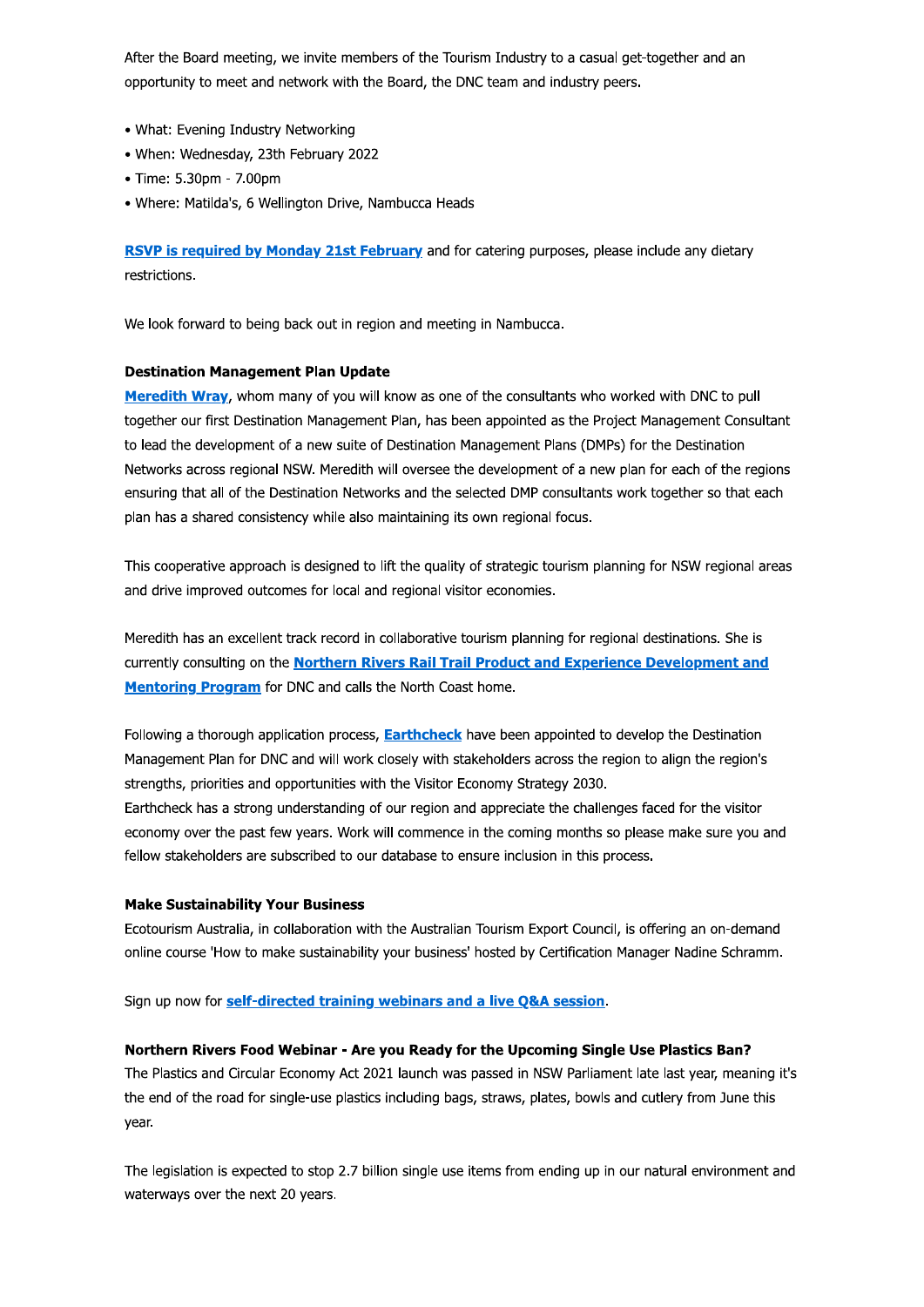At this FREE lunchtime webinar (tomorrow, 12pm - 1pm, registration required), Linda Tohver from North East Waste will discuss the implications of this upcoming ban and offer practical suggestions for food & beverage businesses to get ready.

#### Free RSA Courses To Help Ease Staff Shortages

The NSW Government will fund 5,000 fee-free Responsible Service of Alcohol (RSA) courses to support new workers to enter the hospitality industry and help ease the staffing pressure on licensed hospitality venues.

The free courses will be available from 7 February and will allow more people to get the qualifications they need to enter the workforce during this critical time.

The RSA courses will be available through TAFE NSW and private providers who already offer government subsidised programs.

#### **Summary of NSW Support Programs**

Many of you will remember Jack Dixon from Back Beach Accounting who supported North Coast industry with a 'breaking down government support' webinar last year which I know many of you found very useful. His latest blog provides information on current NSW Support Programs that may similarly be of interest to businesses

## **Funding & Other Opportunities**

#### **Supporting Agricultural Shows And Field Days Program**

Provides operational support for agricultural show societies and organisers of agricultural field days that were forced to cancel their events scheduled between 1 January 2021 and 31 December 2021 due to COVID-19 restrictions. Closes 17 February 2022.

#### **Community Conservation Grants**

Assists in the protection of our native species, habitats, landscapes and cultural heritage. Closes 25 February 2022.

#### **Visions of Australia**

Supports audience access to Australian arts and cultural material, with a particular focus on tours to regional and remote Australia. Closes 25 February 2022.

#### **NAB Foundation Community Grants**

Helps you safequard your community with funding for projects that prepare for natural disasters, support long-term recovery and build resilience against future disasters. Closes 28 February 2022.

## **North Coast Product And Experience Development**

#### **Sugar Beach Ranch - South Ballina**

Surrounded by crystal clear ocean, **Sugar Beach Ranch** offers a relaxing, private and picturesque beachfront experience with 60 acres of beautiful native bushland and Australian wildlife. CIdeal for crporate events, weddings or simply a place to stay in two self-contained bungalows for those wanting peace and privacy.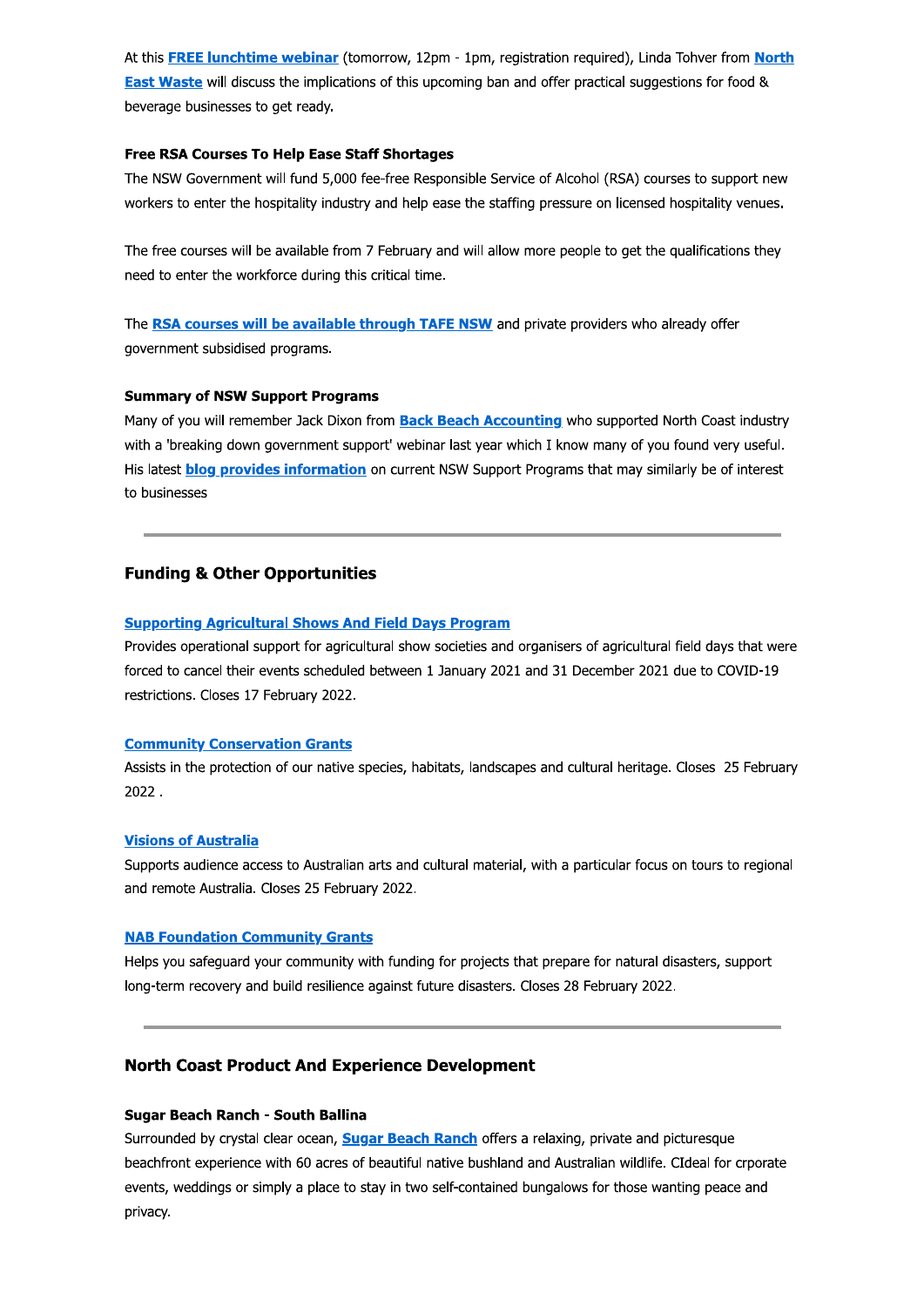#### **New Tour - Tasting Plate Tours**

Tasting Plate Tours have launched a new tour called "The Gatherer". Spend the morning collecting and gathering the freshest, locally sourced produce while talking with chefs and farm owners before making your way to a secret location to enjoy the bounty! Private tours for groups of 2-8 people (currently limited to 6 during COVID).

#### **New Tour - Tweed Eco Cruises**

Tweed Eco Cruises are full steam ahead with the launch of the "Rum Runner Cruise" including, you guessed it Husk Distillers for visitors to enjoy a guided tour tasting their gin and rum as well as onboard cocktails, grazing boards and seafood lunch cruising home through the rainforest while you relax with a G&T and the sweet sounds of jazz on the top deck.

## **North Coast In The News**

#### Horseshoe Bay- South West Rocks - Ranked #2 on Australia's Best Beaches for 2022

Whilst a little-known beach in Western Australia got the top gong, Horseshoe Bay was ranked #2 on the Best Beaches list for 2022 as announced recently by the Minister for Tourism.

#### **Cellito Beach, Barrington Coast**

This 'ultimate bush meets beach hangout' may have been discovered as reported in News.com.au recently.



#### **Bite Food Tours On Sunrise TV**

**Bite Food Tours**, Coffs Harbour was recently interviewed by the **Sunrise crew**. Awia, the owner and operator of this great company, is also taking good advantage of the **North Coast Business Accelerator & Mentoring Program which seems to** be paying dividends.

# **North Coast Events**

To aid in your planning, please note upcoming events across the region.

# **Rotary Cartoon Awards Presentation Night -National Cartoon Gallery**

Celebrate the winners of the Rotary Cartoon Awards, 6pm Friday 25 February, with an evening of fun and laughter. Join Master of Ceremonies Chris Hines at the **National Cartoon Gallery**, Coffs Harbour.



#### **NSW Touch Football Events - Port Macquarie**

**Junior State Cup, 25-27 February, followed closely by the Seniors event (postponed from December** 2021) on 25-27 March 2022. These events will adopt a 'Arrive, Play, Leave' format to ensure players and their families play their games and then leave the precinct to assist with crowd dispersal.